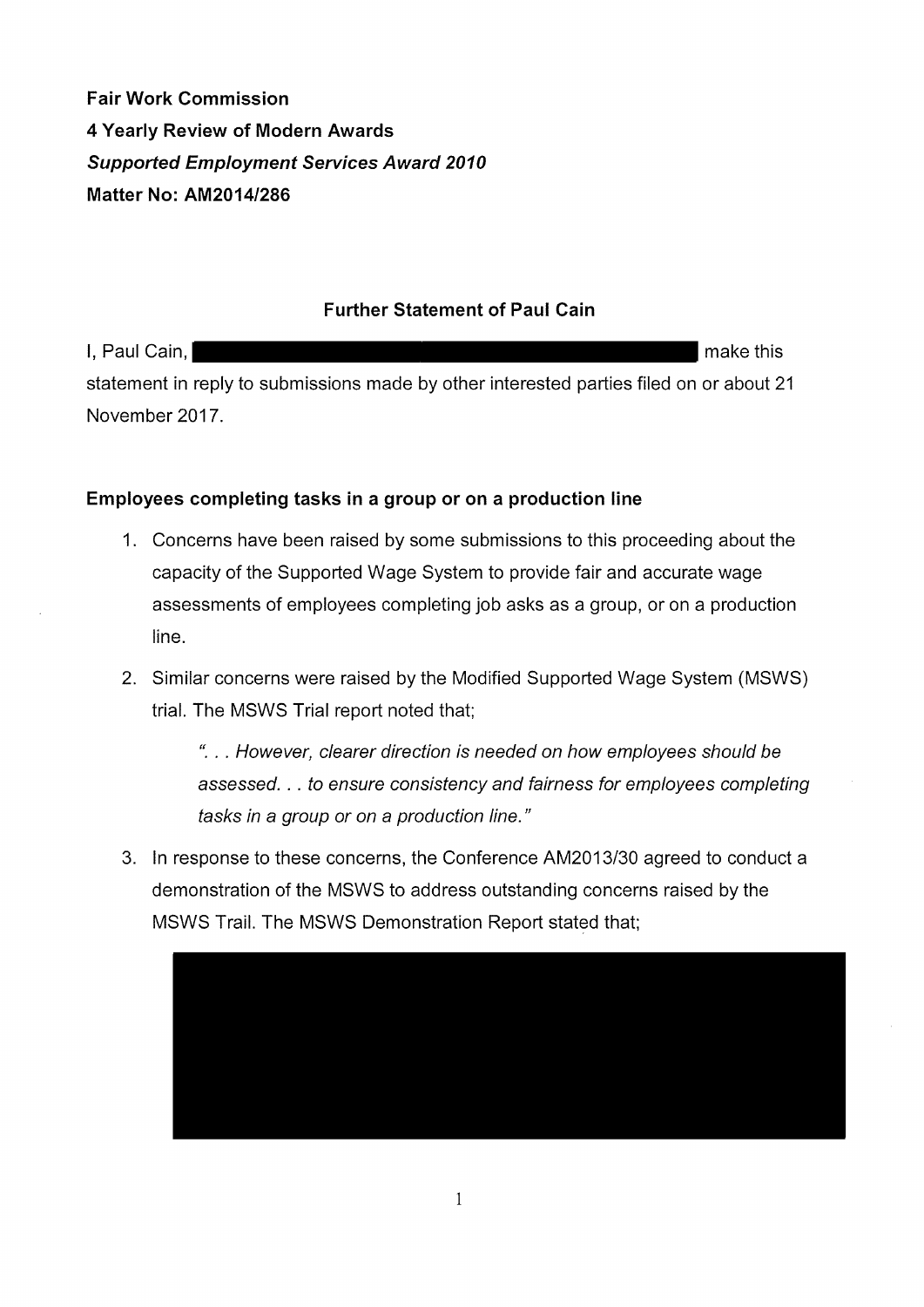- 4. The purpose of the MSWS demonstration was to showcase how the MSWS can be applied to employees working in group settings, in production lines and where employees perform a range of job tasks.
- 5. The MSWS Demonstration report noted that the demonstration was;



 $\ldots$  .



6. The demonstration showed that the MSWS was capable of conducting a wage assessment of employees working in a group or on a production line. It demonstrated that this was possible and able to produce a fair and accurate assessment.

#### **Employees working on a production line**

 $\bar{\mathcal{A}}$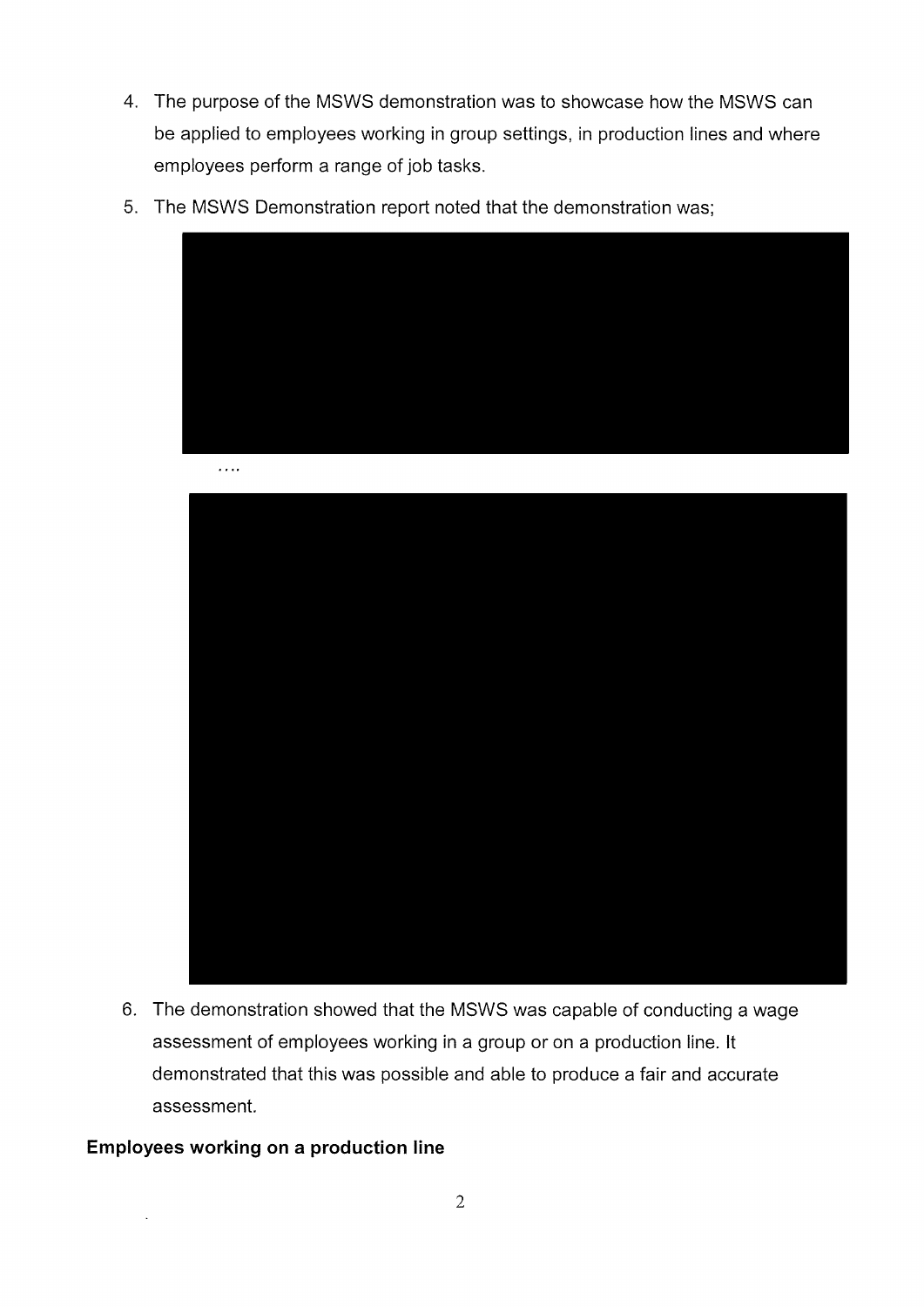- 7. One MSWS Demonstration site (Mai-Wel) involved a wood cutting production line. This involved a three-step process of;
	- Collect and feed wood
	- Operate the saw to cut the wood
	- Stack the cut wood
- 8. In relation to Mai-Wel the MSWS Demonstration report states that;



- 9. As an observer of this demonstration, the report from the MSWS assessors correctly indicated that applying the MSWS to a production line was not difficult, and could take into account the productivity impact of one employee or process in relation to another employee or process.
- 10. A second MSWS demonstration site (Disability Services Australia) involved therepackaging of icing sugar on a production line.
- 11. According to the MSWS Demonstration report;

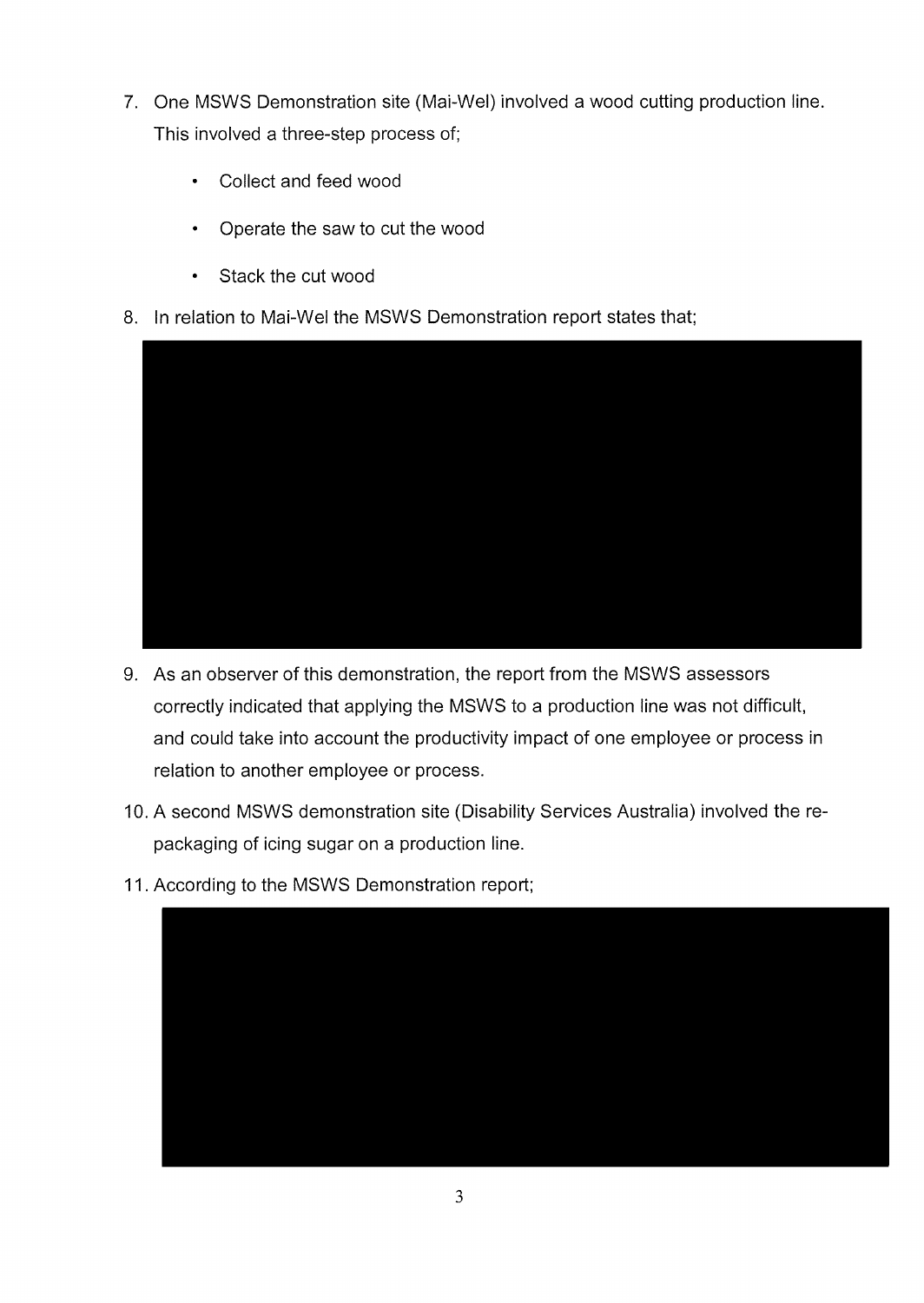12. According to the MSWS Demonstration report, the assessors were able to collect adequate performance data for all employees working on the production line to be able to conduct a fair and accurate MSWS assessment. And there was no indication of any difficulty with applying the MSWS to this production line.



- 13. A third demonstration site (Greenacres) involved a production line for the packaging of NADS wax products.
- 14. According to the MSWS Demonstration Report;



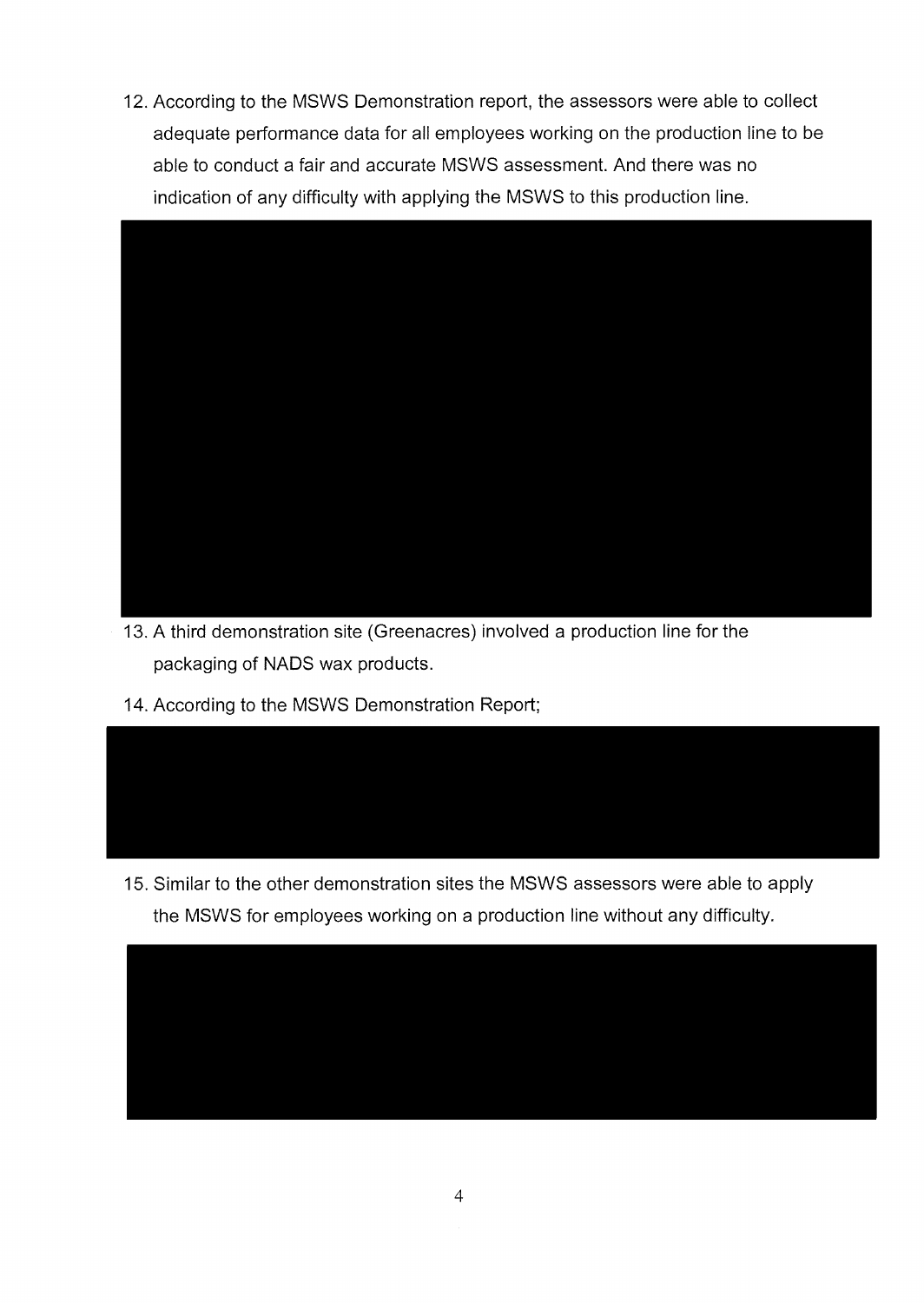16. The MSWS demonstration report has indicated that the application of the MSWS to employees with disability working on a production line was relatively simple and straightforward.

# **Employees completing tasks in a group**

- 17. The MSWS Demonstration site at Mai-Wel chose the assembly of a wooden crate as a demonstration of employees performing work in a group.
- 18. The MSWS assessment was applied to a team of three employees building a wooden crate.
- 19. The MSWS assessors collected comparative performance benchmark data by having a team of supervisors build the same wooden crate.

20. The MSWS assessors were able to design data collection methods to suit the nature of the work being conducted in a team.



employees working in a group, though challenging, is capable of being done fairly and accurately.

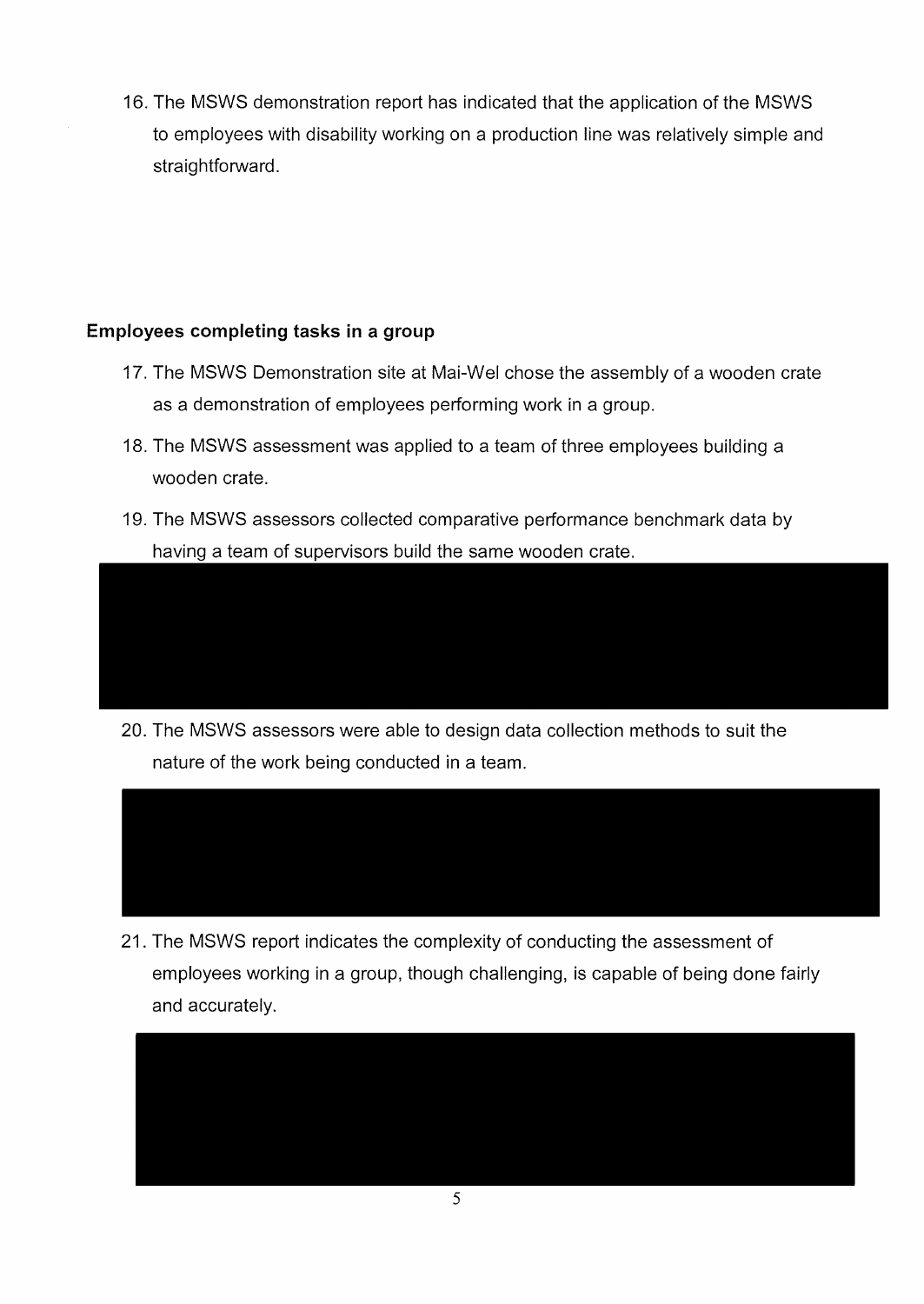



23. It is evident from the MSWS demonstration that concerns raised by the MSWS trial about the use of MSWS for employees completing work on a production line or in a group can be addressed by the MSWS to determine a fair and accurate wage assessment.

#### **Speed**

- 24. Many submissions by employers and other parties have raised concerns that the SWS only measures the speed or pace of work. This is not accurate and is a misrepresentation of the SWS.
- 25. The SWS handbook is clear. The performance benchmark used by SWS assessors includes both a quantity and a quality measure. According to the SWS Handbook;

"Assessment of Quality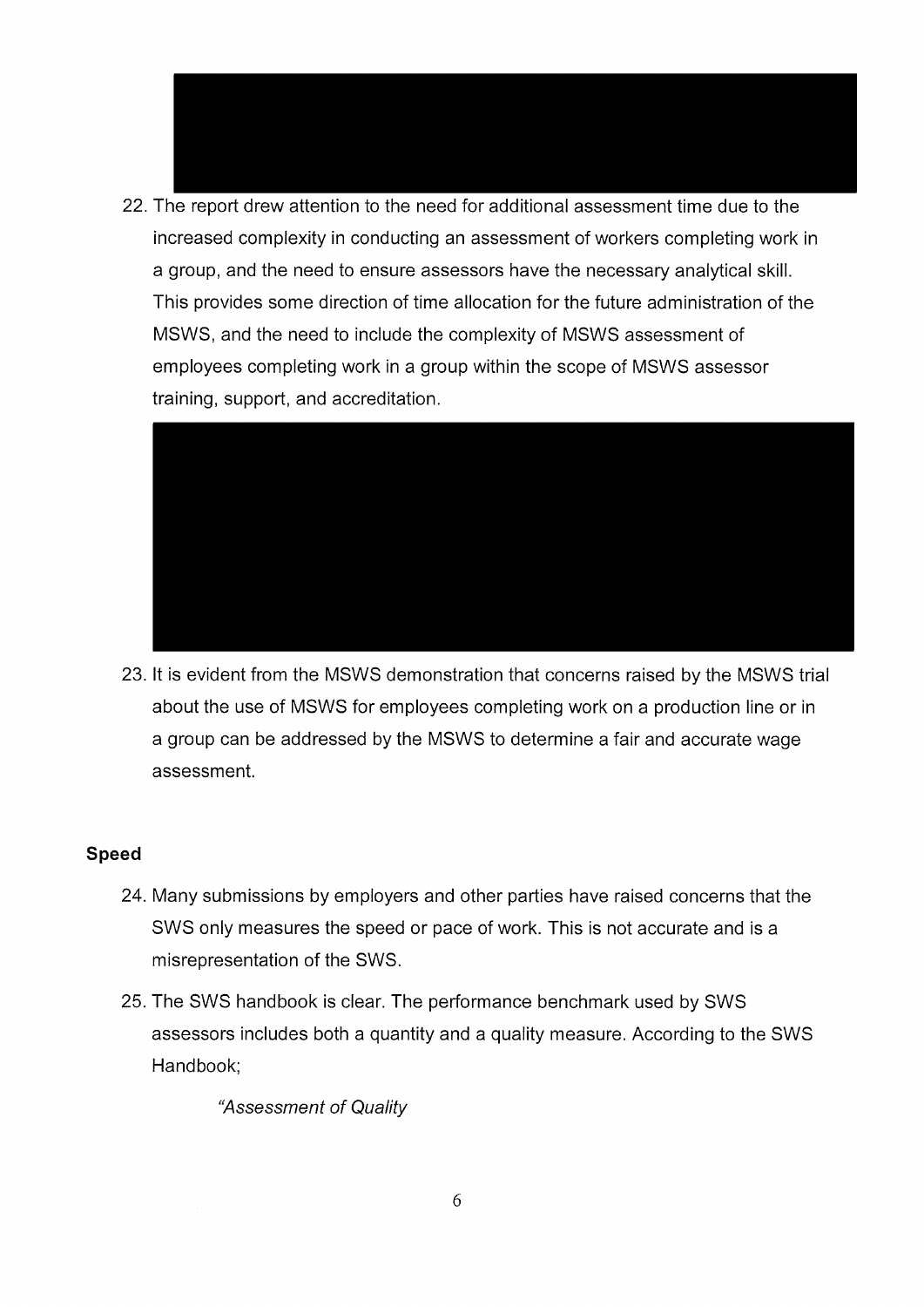Employers and assessors should specify performance standards that incorporate both quality and quantity components.

The standard used for quality will be that required by the employer for the duty in question.

An example of such a standard may be 'produce x units per hour, with a rejection rate not exceeding y per cent'. The standard would be taken from the performance of other employees performing the same or similar jobs in the workplace in question. The performance of the SWS employee can be assessed against such a standard, with the number of 'rejects' in excess of those allowed under the standard, deducted to form the score." (p. 19 & 20)

#### **Complex vs Simple Job Tasks**

- 26. Some submissions have argued that the SWS does not take into account the difference between simple and complex job tasks based on skill, and that there is a risk employees performing complex tasks will be paid less that employees who are performing simple tasks but at a high productivity rate.
- 27. The distinction between complex and simple task in such submissions is not accurate as almost all employees with disability in ADEs are performing work in the same award classification of Grade 2.
- 28. As the Award has already graded jobs into a hierarchy based on skill, training, supervision and responsibility, the classification system provides for different rates of pay for each grade level of work.
- 29. The SWS is not a comparison of performance between employees with disability, but a comparison with an agreed performance benchmark of each job task under the relevant classification of work. The SWS is a measure of performance against the performance benchmark to ensure equity is set against the classification system and award rates of pay.
- 30. For example, in the MSWS demonstration, in which I was an observer, the demonstration showed that an employee (at Greenacres) performing a packaging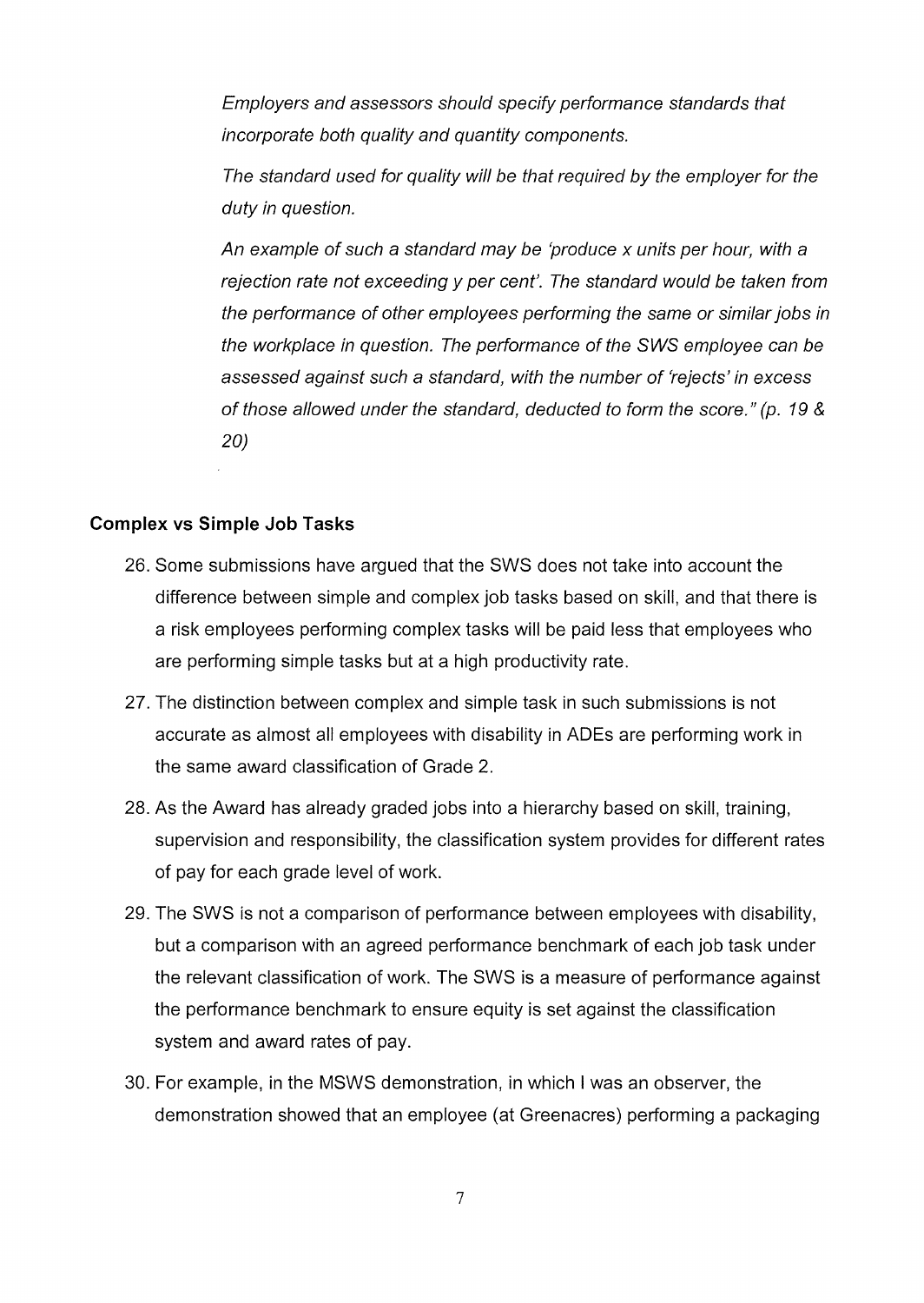job task had a relatively high level of assessed productivity of 68%, but was currently being paid at 27.5% of the award rate.

- 31. This employee's wage was limited to a lower rate due the employer's wage assessment tool which allows the packaging task to be devalued below what the Grade 2 award rate of pay is listed for this type of work.
- 32. It should be noted that a worker without disability performing the same job task would be entitled to the full rate of pay for Grade  $2 - a s$  an employer could not deviate from the classification rate of pay for that same job task.
- 33. In contrast, a second employee (at Greenacres) was performing a sewing task, also listed in Grade 2 of the Award, and was assessed by the MSWS with a relatively low productivity rate of 11%.
- 34. The employer's wage assessment tool deems that the sewing job task to be of higher complexity and pays the employee at 40% of the award rate of pay, even though the employee's comparative productivity is at 11%.
- 35. It should be noted that an employee without disability would get the full award grade 2 rate of pay, but produce products at nine times the rate, but only get 2.5 times the rate of pay.
- 36. Both job tasks (packaging and sewing) are classified in the Grade 2 classification of the Award;

*"8.2.3* 

 $\cdots$ 

 $\sim$   $\sim$ 

(d) Leather and canvas goods and sewing

"repetition sewing work on automatic, semiautomatic or single purpose machines (including basic operation of sewing machines) requiring some discretion with respect to kind, quantity, pressure, temperature or running speed"

(i) Specialist packaging sorting (manual); labelling;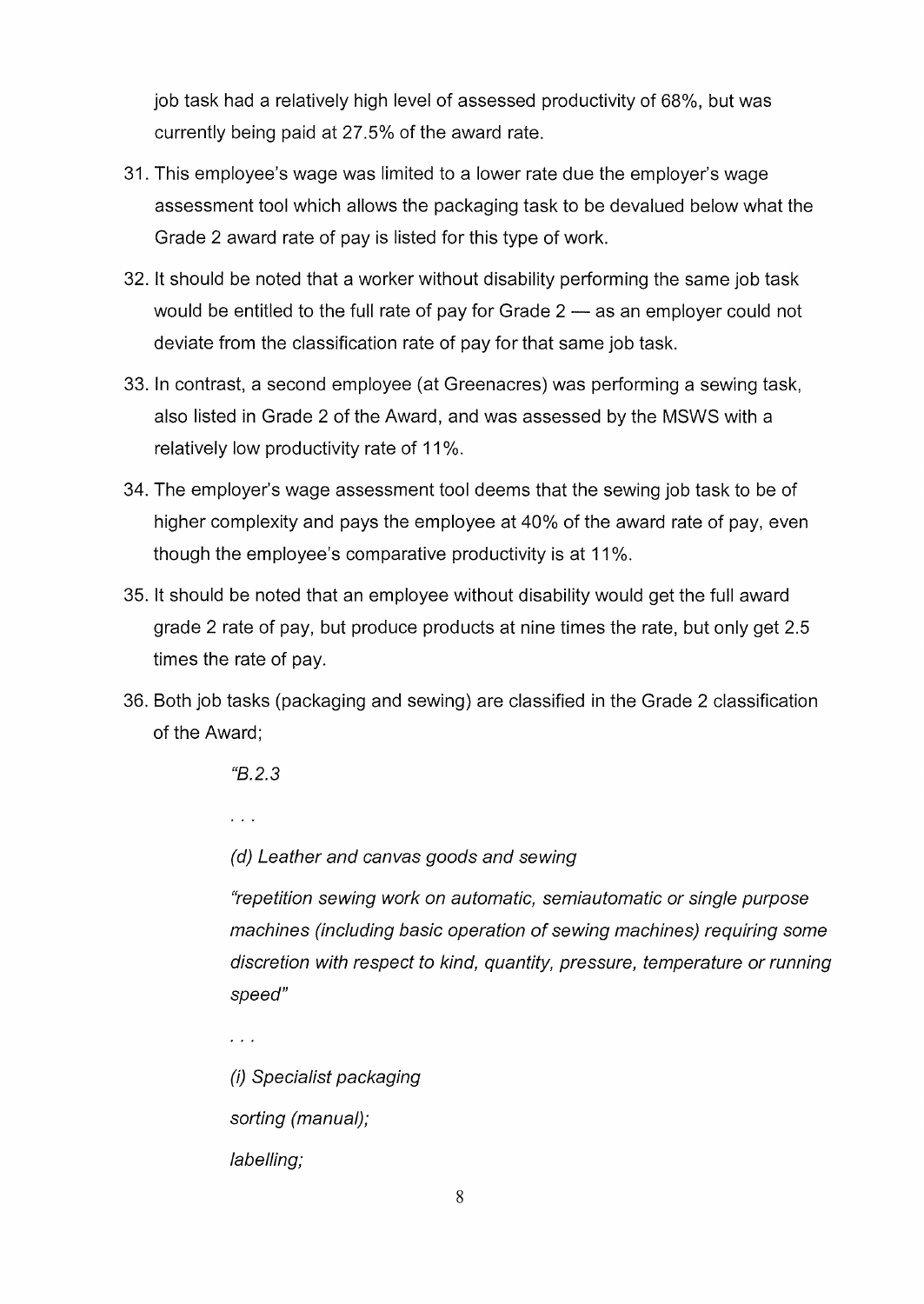folding; stacking; use of hand trolleys, pallet trucks; taping; heat sealing; stapling filling; and/or check weighing."

- 37. The MSWS is measuring the performance of an employee with disability against agreed award performance standards containing both quantity and quality measures for each job task performed.
- 38. The employee's performance is about applying the skills that they have been trained to do to perform their job tasks. Variation in performance can be impacted by individual strengths and weaknesses, skill and behaviour, and the quality of the training. This is why matching the strengths of an employee to a job task is important for an employee to have the greatest opportunity for success.
- 39. The relative difference of the skill of jobs is already taken into account in the award classification. It is subjective for employers to subsequently use their discretion to re-value job tasks for the purposes of wage discounting.

### **Number of Job Tasks**

- 40. The MSWS Demonstration also address concerns about the application of the MSWS to employees with a different number of job tasks.
- 41. At the Mai Wei demonstration site the demonstration included 6 employees with a range of job tasks from 6 to 15 across 2 job duties.
- 42. The MSW Demonstration report noted that;

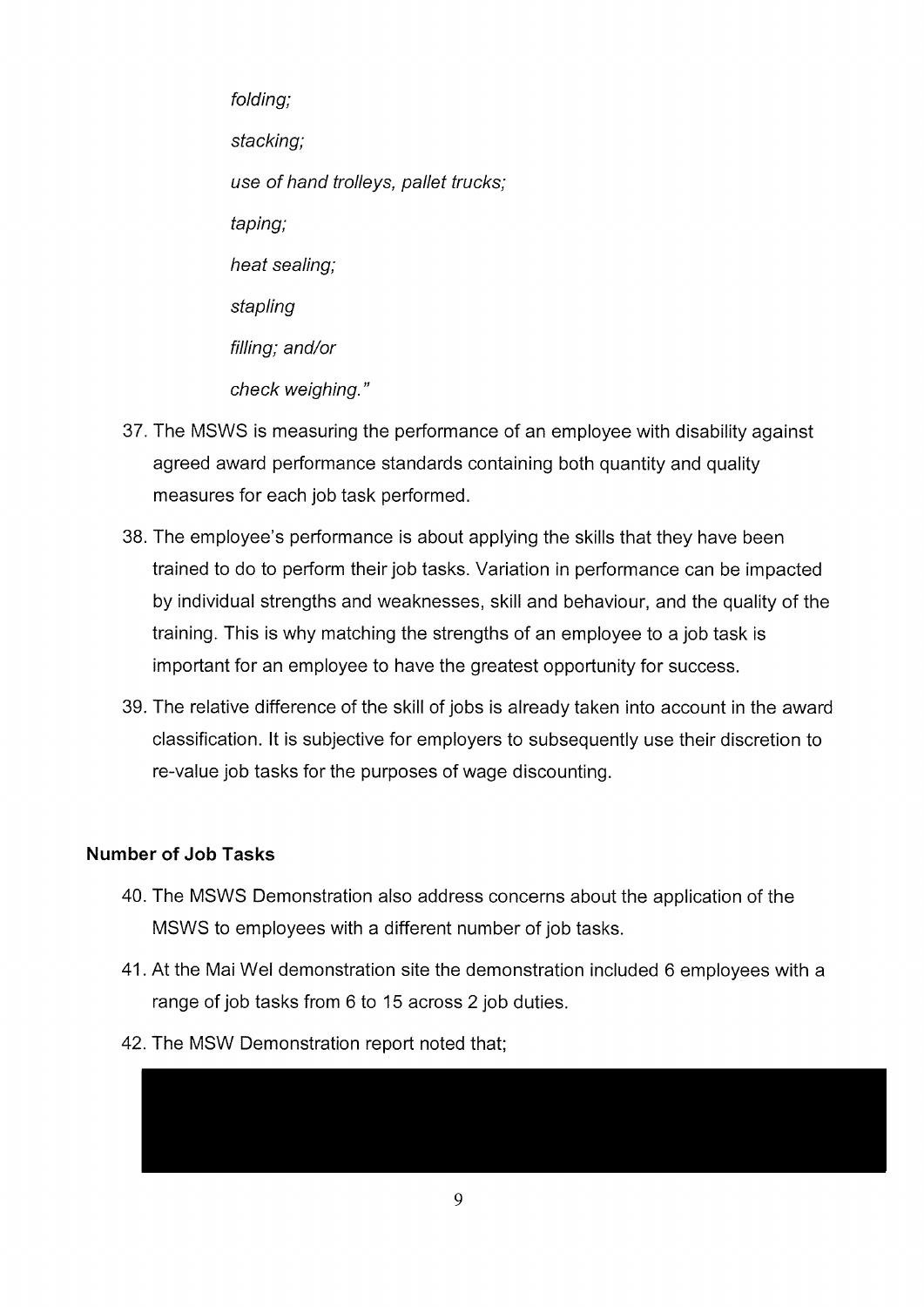

- 43. At the DSA site the demonstration included 6 employees with a range of job tasks from 1 to 10 across 5 job duties.
- 44. The MSW Demonstration report noted that;



- 45. At the Greenacres site the demonstration included 6 employees with a range of job tasks from 1 to 8 across 3 job duties.
- 46. The MSW Demonstration report noted that;



47. The MSWS Demonstration findings indicated that the perceived risk noted by the MSWS Trial report than employees working single task jobs would be over or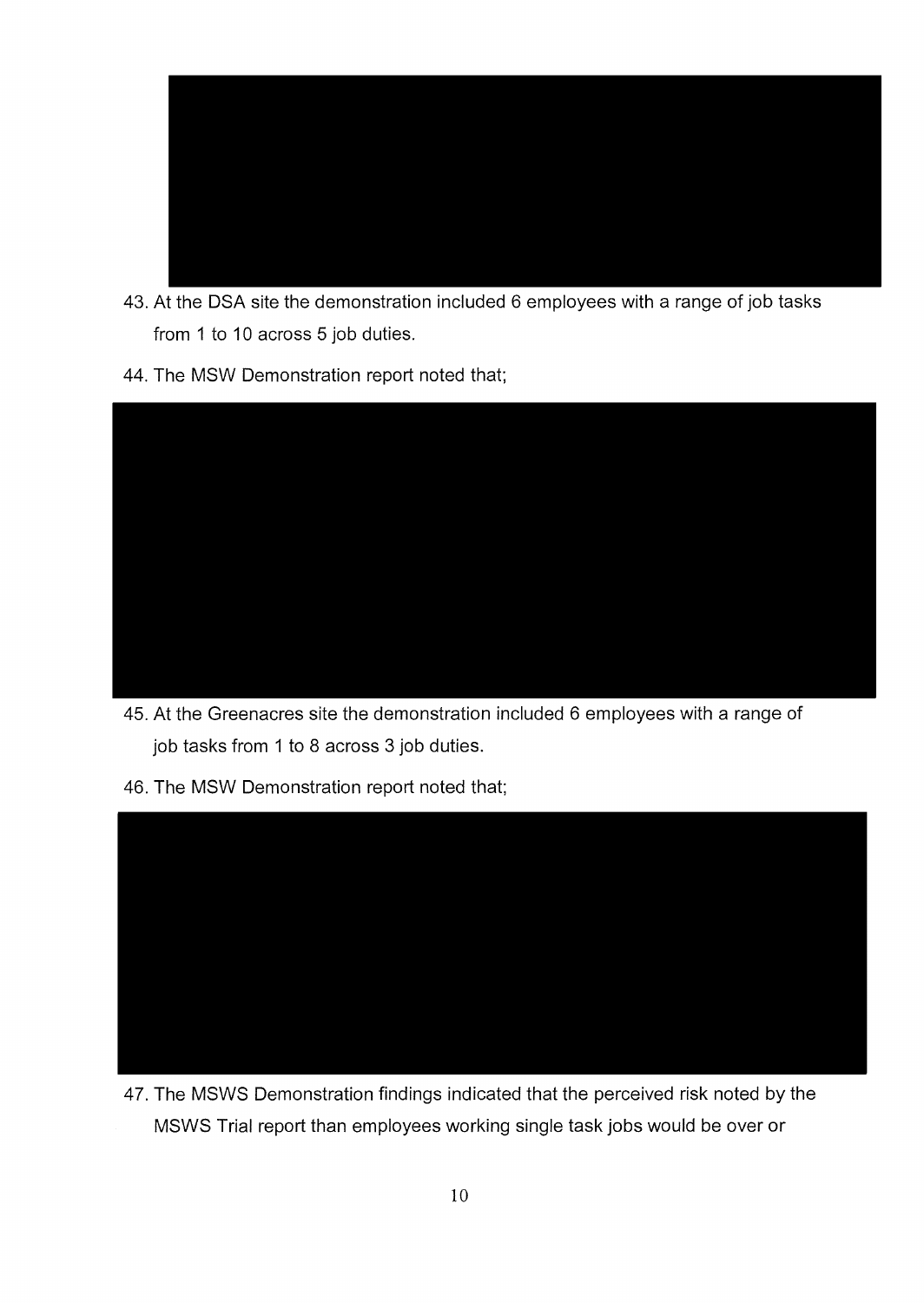inequitably remunerated compared to employees working a greater range of task are not supported by the MSWS Demonstration findings.

### **On capacity to work in open employment**

- 48. The submission by Mr. Michael Smith presents the view that employees with disability lack the capacity to work in open employment due to being independently assessed by the Commonwealth's job capacity assessment.
- 49. In my opinion, this view is misleading and requires clarification and correction.
- 50. First, there is no empirical evidence to support the job capacity assessment used by the Commonwealth to predict the future open employment capacity of people with intellectual disability.
- 51. This was confirmed by the Commonwealth's recent research report on Work Capacity Assessments where it was found that;

"Overall, our searches confirm the observations of Cronin et al.<sup>4</sup> regarding a world-wide interest in work capacity assessments and the concerns of Serra et al.<sup>5</sup>, that is in spite of such an interest, there is a scarcity of evidence based work capacity (fitness for work) assessments validated by empirical data.

Within the scope of our search, we did not uncover any instruments designed specifically to predict the number of hours an individual has the capacity to work, nor any evaluations of using an instrument for this specific purpose." (Dyson Consulting Group, Critical Literature Review: Instruments Assessment Work Capacity. February 2017)."

"4 .. Cronin, S., *J.* Curran, *J.* lantorno, K.S. Murphy,, L, eta!., Work capacity assessment and return to work: A scoping review. Work, 2013. 44: p. 37-55. (footnote is original)

5. Serra, C., M. Rodriguez, G. Delclos, M. Plana, et al., Criteria and methods used for the assessment of fitness for work: a systematic review. Occupational and Environmental Medicine, 2007. 64: p. 304-312. (footnote is original)"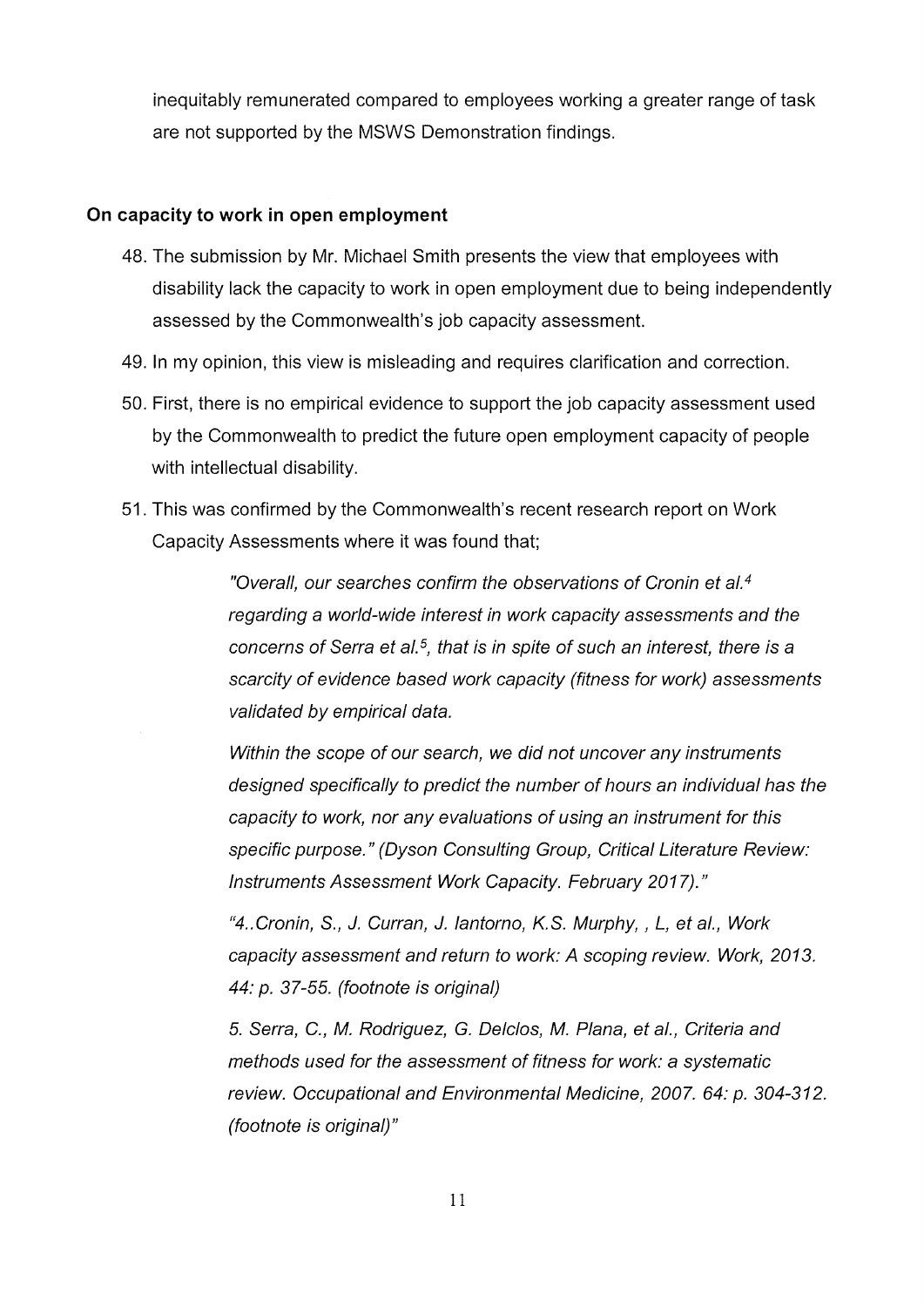- 52. Second, research on the capacity of work in the open labour market has found that the only valid method of discovering the capacity of people with intellectual disability to work in the open workforce is to place the person in a job and provide systematic job instruction, and ongoing support.
- 53. This is coherent with the research finding that predictive work capacity tests of youth with intellectual disability typically bear little relationship to the capacity achieved following job placement and systematic on the job training.
- 54. Third, people with significant disability have been regularly placed and supported in open employment since 1986.
- 55. The DES Evaluation stated that

"Research and practice in the field has shown that with the right level and type of support, people with significant intellectual disability can achieve more substantial employment."

- 56. The DES evaluation 2010-13, Chapter 7 on intellectual disability found that, with the right type and level of support, people with significant intellectual disability were able to achieve employment of 15 hours of more per week in the open labour market.
- 57. School leavers with intellectual disability are able to move directly to the DES open employment program without having to complete a job capacity assessment. This has enabled specialist providers to avoid losing clients through the Commonwealth's job capacity assessment which may prove to be a barrier to choose future open employment opportunity.
- 58. It is important that a discussion about the rights of employees with disability working in ADEs to fair award wages is not inappropriately framed as being about individuals without the capacity to be included in the open workforce and entirely dependent on ADEs for employment participation. This would be misleading.